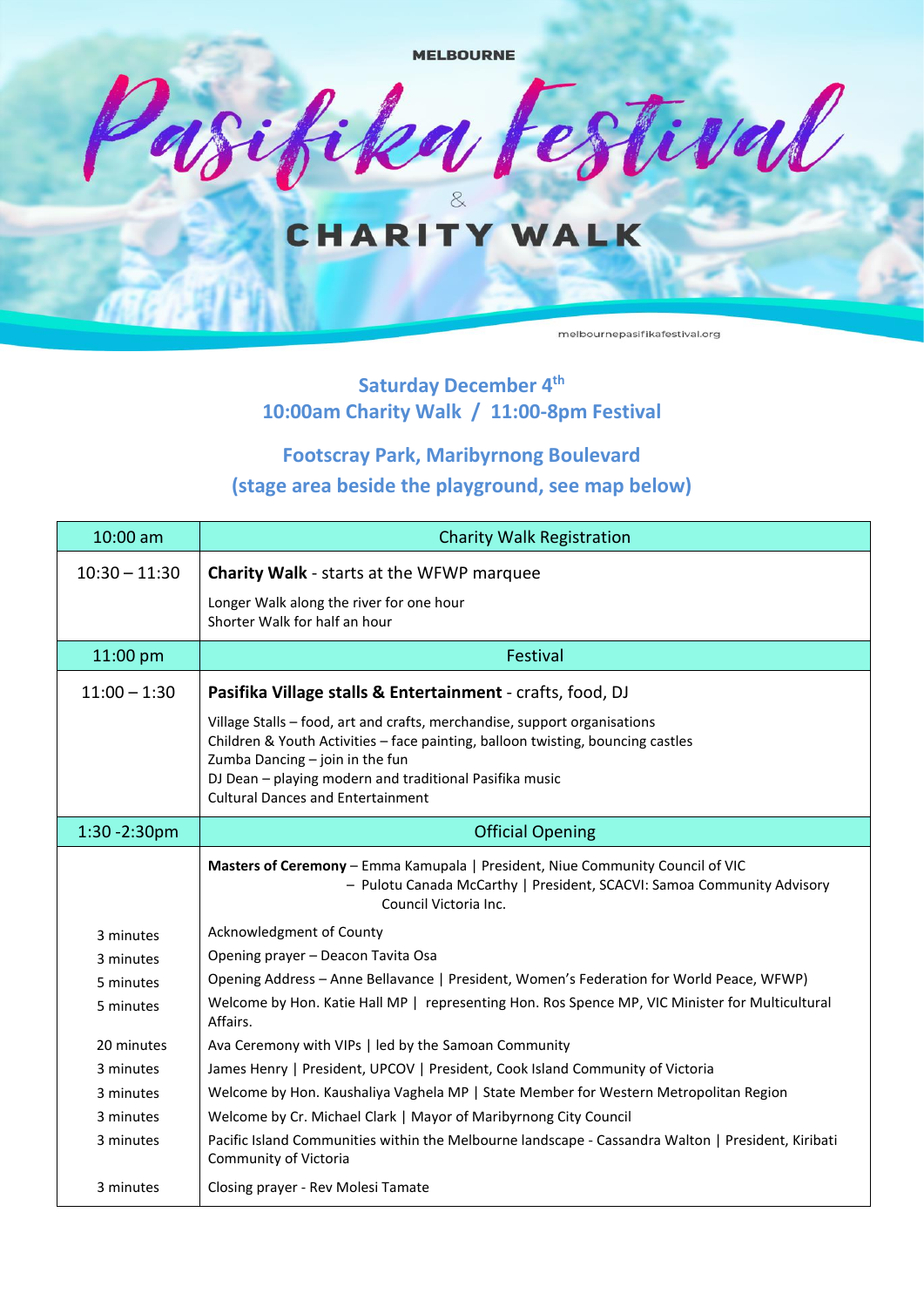| $2:30 - 5:30$ pm | <b>Dance Performances</b>                                               |                       |  |
|------------------|-------------------------------------------------------------------------|-----------------------|--|
|                  | Mistress of Ceremonies - Tua Manase-Ale   Vice-president, MPF Committee |                       |  |
|                  | <b>Entertainment</b>                                                    | <b>Contact Person</b> |  |
| 2.30-2.45pm      | Tama Tatau                                                              | Victor Vitaloano      |  |
| 2.50-3.05pm      | <b>GT Fitness ZumbaGina</b>                                             | T Saikis              |  |
| 3.10-3.25pm      | Ala Mai                                                                 | Juiana Lologa         |  |
| 3.30-3.45pm      | <b>Bula Meke Group</b>                                                  | Katarina Driu         |  |
| 3.50-4.05pm      | Pacific Siva Afi Fit                                                    | Malia Samuelu         |  |
| 4.10-4.25pm      | Polysifik                                                               | Fale McCathy          |  |
| 4.30-4.45pm      | Maidens of Polynesian                                                   | Marvin Togatuki       |  |
| 4.50-5.05pm      | <b>Hulanesian Fitness</b>                                               | Evander Wilson        |  |
| 5.10-5.25pm      | Tamaitai Lalelei                                                        | Elizabeth             |  |
| 5.30-5.45pm      | Raw & Rugged                                                            | <b>Bridgette</b>      |  |
| 8.00pm           | <b>Festival Closes</b>                                                  |                       |  |

**The Melbourne Pasifika Festival is organised by the Melbourne Pasifika Festival (MPF) Committee** made up of WFWP Volunteers and Pasifika Community leaders and volunteers. WFWP is the host and planning organisation.

**The Women's Federation for World Peace (WFWP)** is an International NGO in General Consultative Status with the Economic and Social Council of the United Nations. We adhere to the principle that women, working together, taking initiative, and empowering one another across traditional lines of race, culture, and religion to create healthy families, are resolving the complex problems of our societies and world. WFWP Australia sponsors and supports WFWP Humanitarian Projects within the Island nations of the Pacific - [www.wfwpaustralia.org](http://www.wfwpaustralia.org/)

#### **With Support from (in alphabetical order):**

Bank of Melbourne Biggin and Scott Maribyrnong Doug's Mini Movers Maribyrnong City Council Maori Wardens Victoria Multicultural Commission of Victoria Pasifika Community organisation leaders Samoa Marist Old Boys Association Victoria United Pasifika Council of Victoria (UPCOV)